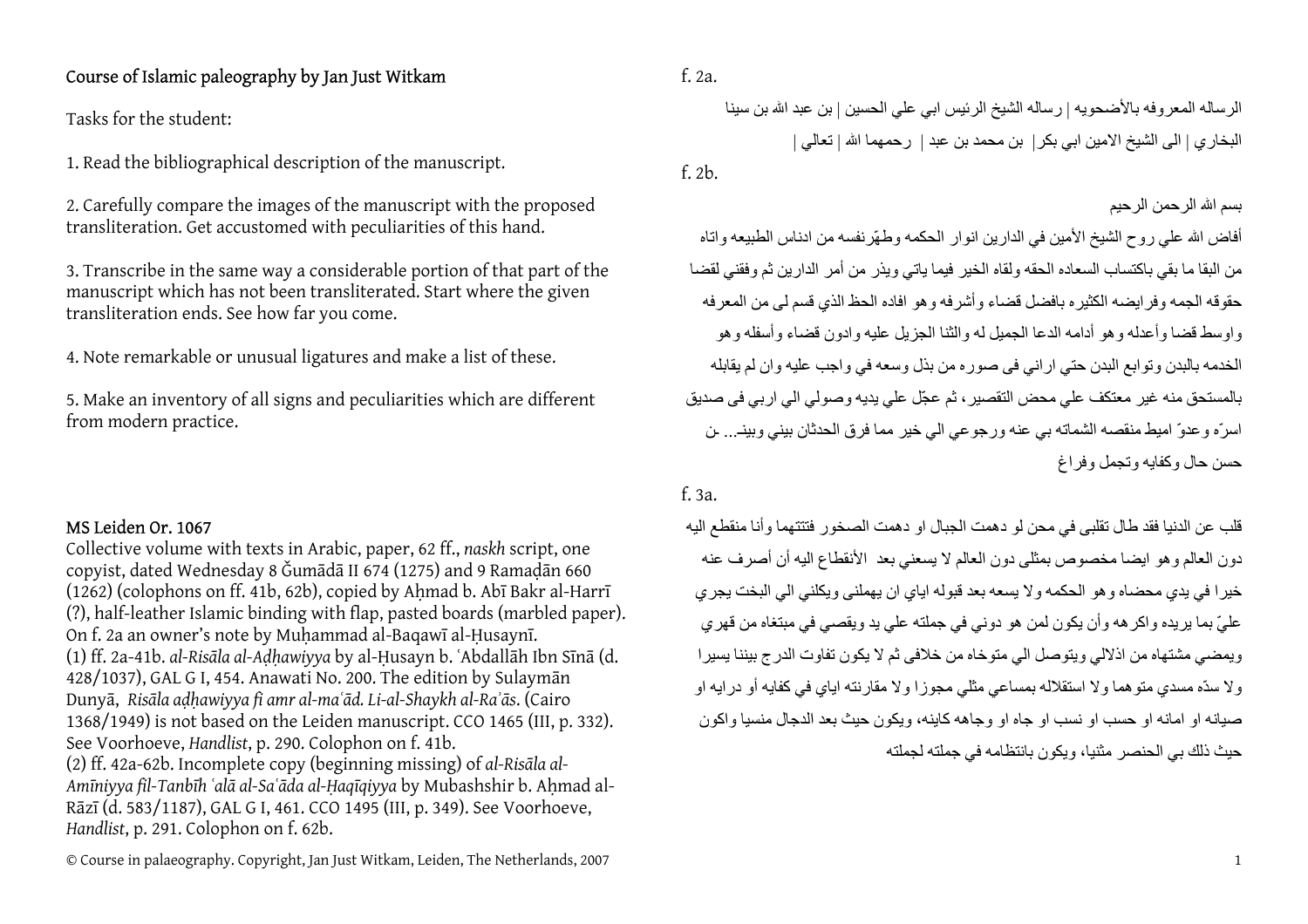مصدود وهو أدام الله اسعاده ولي الصفح عن زله ان وقعت في ذلك كعادته مقتضىي كرمه والان، فلنعد الي الغرض الذي عنه انفصلنا وهو القول في المعاد ولنثبت فهرست الفصول المورده في هذه الرساله مستعين باالله ولى الرحمه الفصل الول في ماييه المعاد

الفصل الثاني فى اختلاف الأرا فيه

شاينا ولسيرته مباينا وأكون له بجميل الدعا والثنا والشكر والنشر كاسبا على الأقتدا بسنته الرشيده وسيرته الحميده مواظبا ويكون بسببه فانه بالجاه العريض والمال العديد جايزا بجبر مكسور حاله وسدّ ثلم اسبابه واكون قريبا من ان أكاد ولما ثم لا يكون الشيخ الامين ادام الله توفيقه ممن يلتبس عليه حال الرجلين والبون الذي بينهما كبعد المشرقين وهذا كله نفس من مخنوق ونفشه من

f. 3b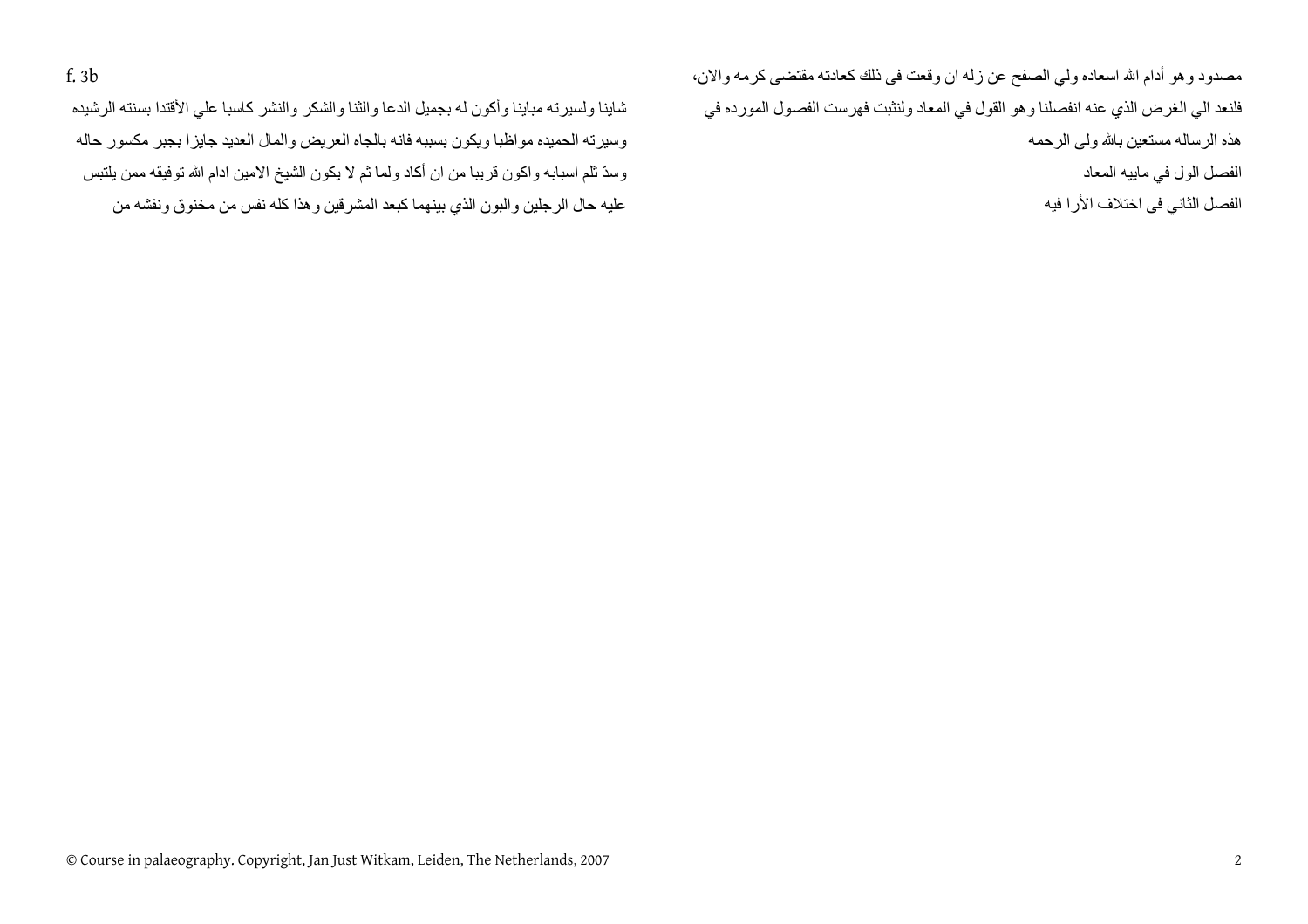WARNER LEVINI Legato Viri Ampliff. Ex

© Course in palaeography. Copyright, Jan Just Witkam, Leiden, The Netherlands, 2007 <sup>3</sup> *al-Risāla al-Aḍḥawiyya* by al-Ḥusayn b. ʿAbdallāh Ibn Sīn<sup>ā</sup>. MS Leiden, Or. 1067, ff. 1b-2a. Title-page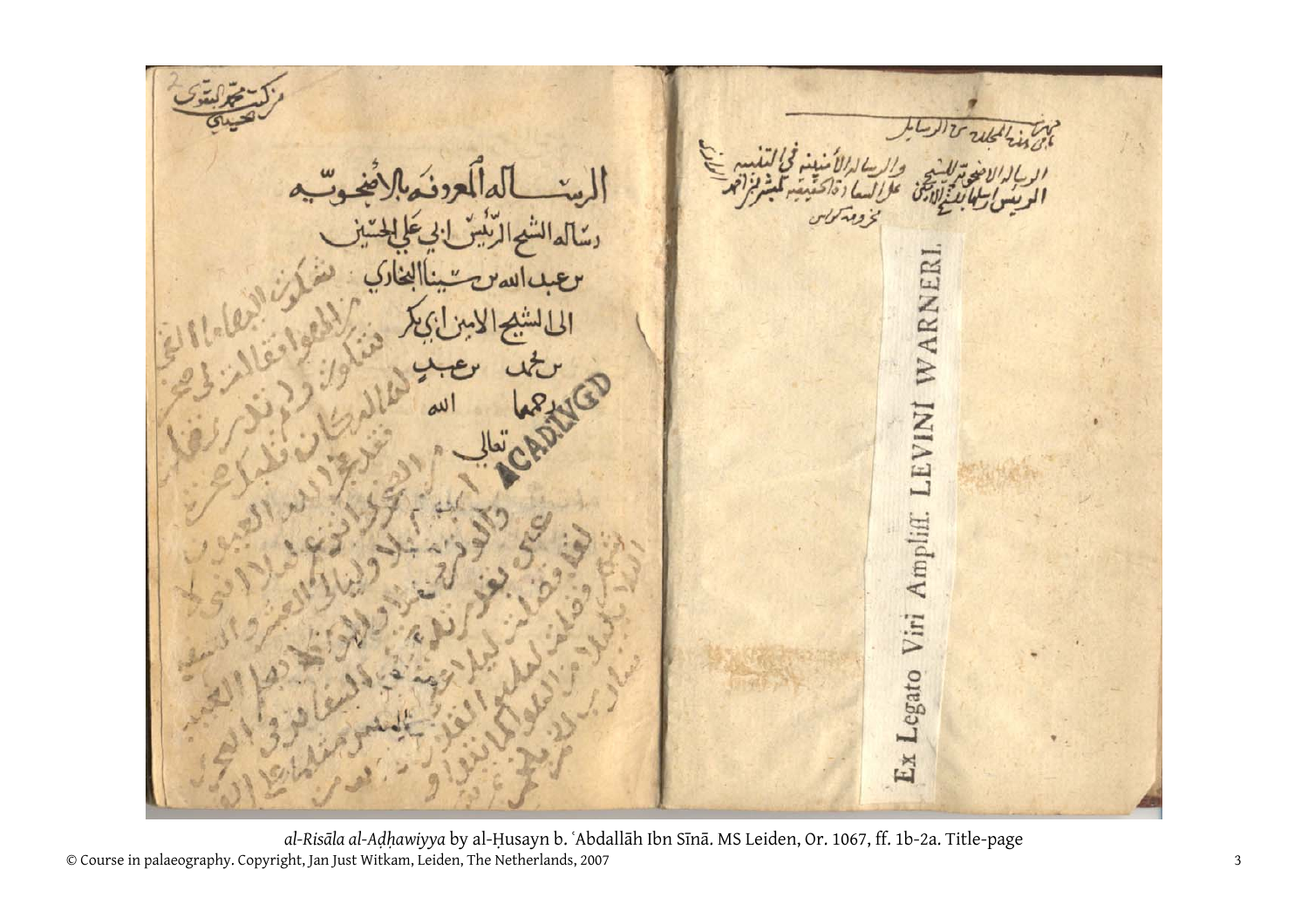$\cdot$   $\sim$  $.3.19$  $\delta$  $\mathbf{y}_5$  $Y_1$   $\infty$  $\theta$ e ينقص  $\epsilon$ e مندورد لحنفضه

*al-Risāla al-Aḍḥawiyya* by al-Ḥusayn b. ʿAbdallāh Ibn Sīnā. MS Leiden, Or. 1067, ff. 2b-3a.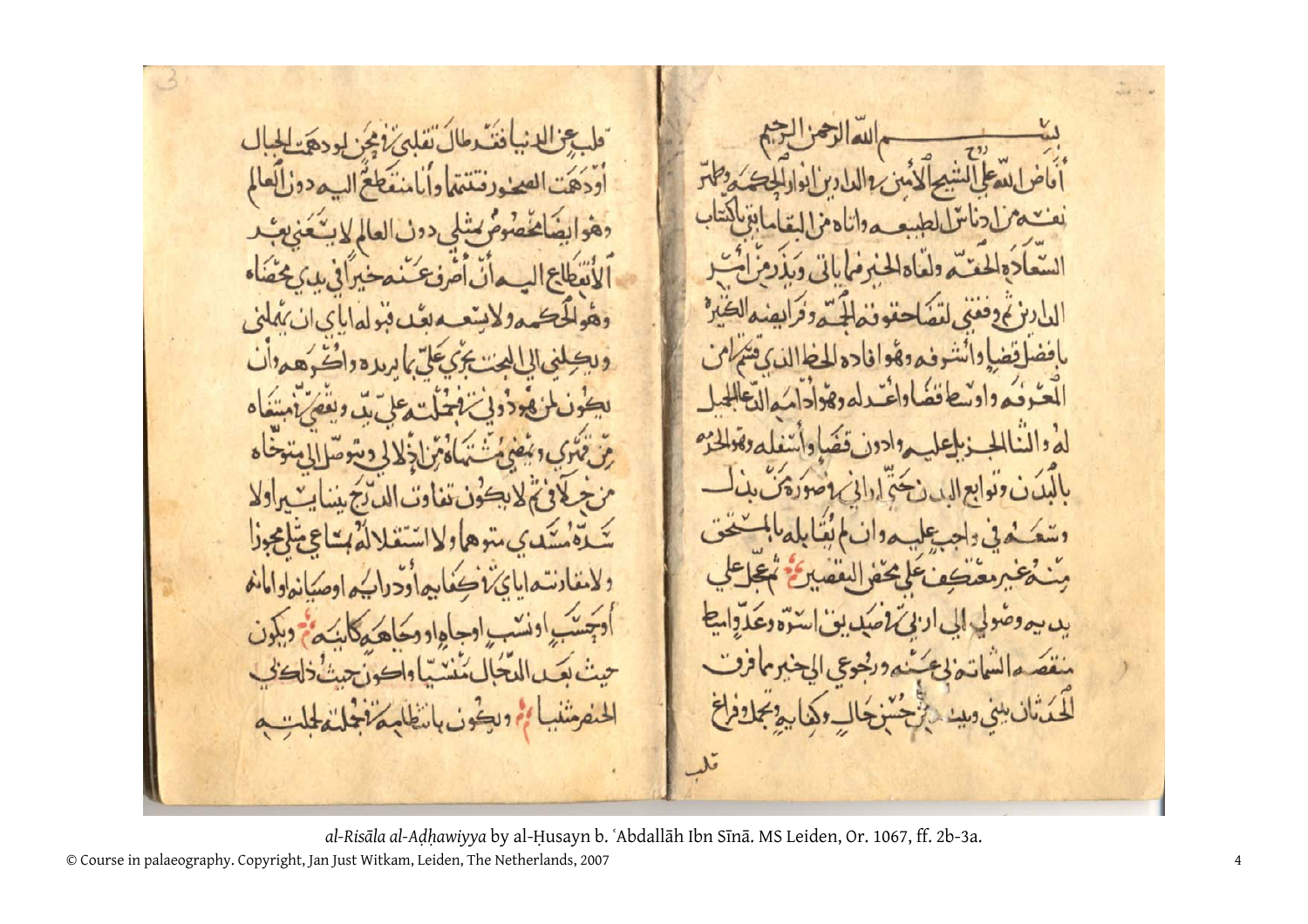َىلم S  $\overline{\mathbf{y}}$ 

*al-Risāla al-Aḍḥawiyya* by al-Ḥusayn b. ʿAbdallāh Ibn Sīnā. MS Leiden, Or. 1067, ff. 3b-4a.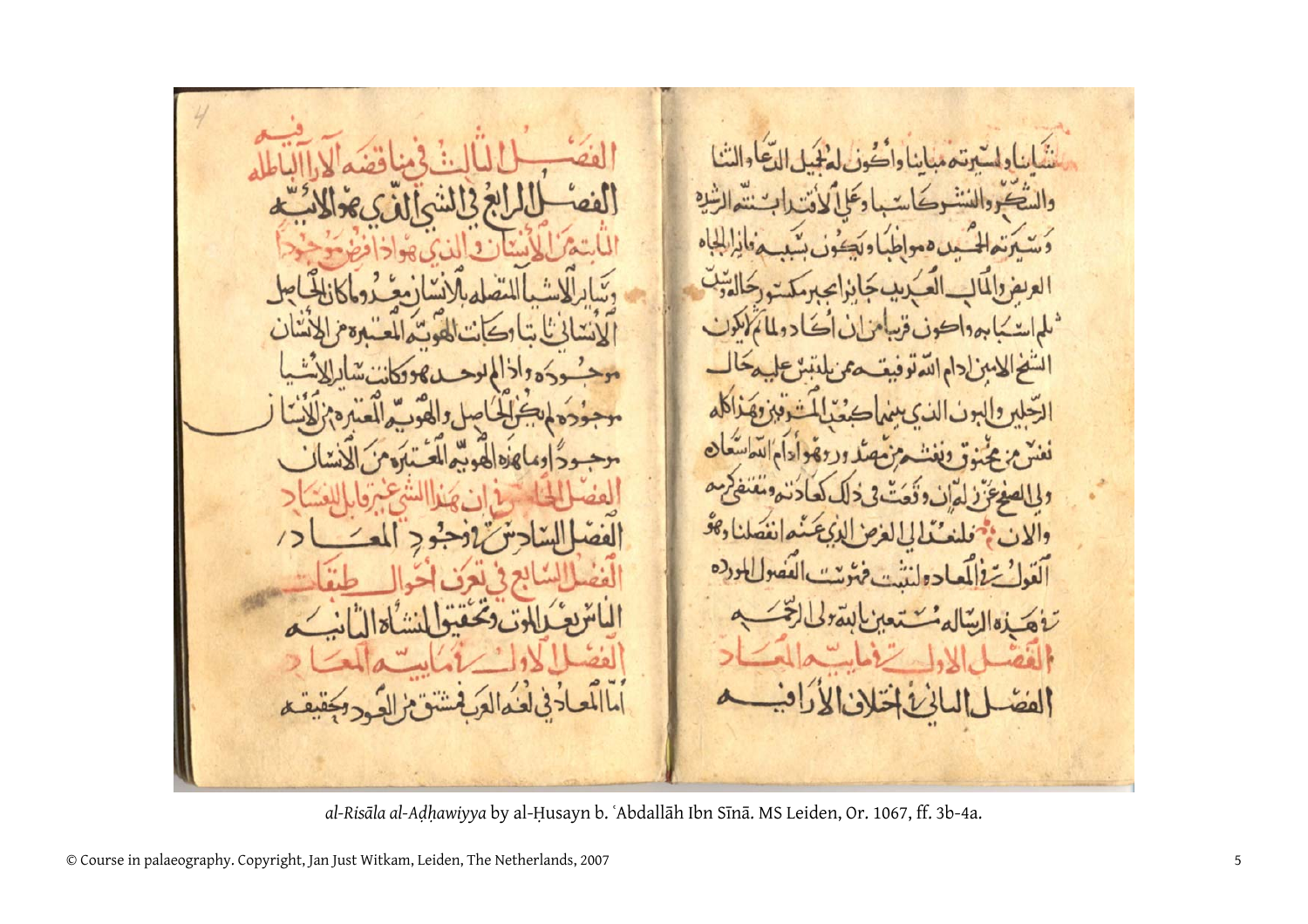أأيتكأ  $\ddot{\phantom{1}}$ قبا  $.45$ UL Le **SK** موجو  $rac{1}{2}$ لمعاوفي  $\omega$  $89$ 

*al-Risāla al-Aḍḥawiyya* by al-Ḥusayn b. ʿAbdallāh Ibn Sīnā. MS Leiden, Or. 1067, ff. 4b-5a.